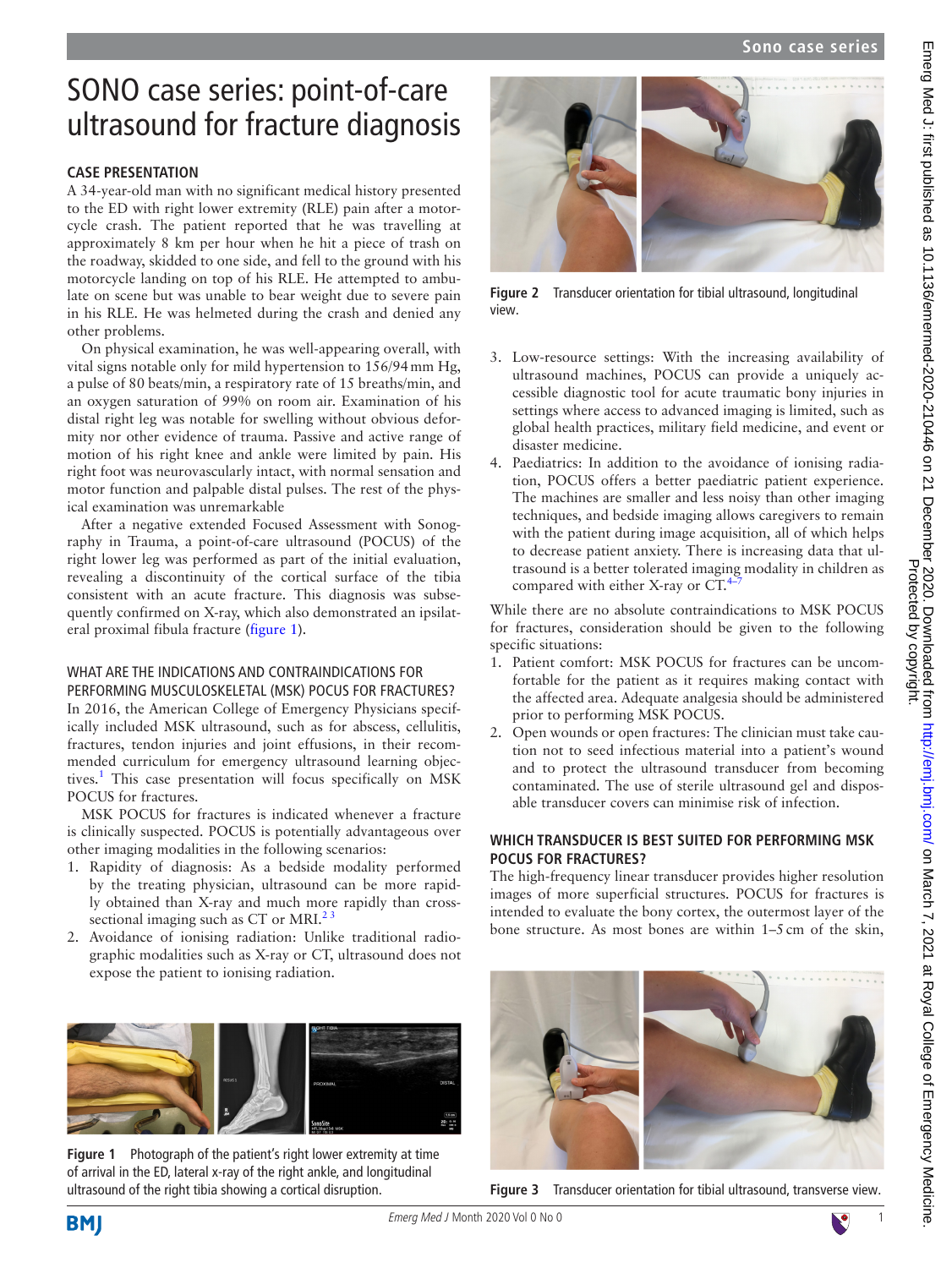

<span id="page-1-0"></span>**Figure 4** Normal tibial ultrasound, longitudinal (left) and transverse (right) views.

the high-frequency transducer is ideal for imaging most skeletal injuries. For most upper extremity, hand, and lower leg injuries, the high-frequency transducer has adequate depth to visualise all structures superficial to and including the bony cortex.<sup>8</sup>

For patients with larger amounts of tissue between skin and bone or for deeper structures such as the hip or femur, the highfrequency transducer may not offer sufficient depth; in this scenario, the examiner should use the curvilinear transducer, which reaches greater depth at the expense of lower resolution.

#### **WHICH VIEWS SHOULD BE ACQUIRED FOR MSK POCUS FOR FRACTURES?**

Ideally all POCUS, including MSK POCUS for fractures, assesses the structure of interest in two views: longitudinal and transverse. In the longitudinal view, the transducer axis is aligned with the long axis of the bone; in the transverse view, the transducer is perpendicular to the long axis of the bone (see figures [2 and 3](#page-0-1)).

To assess for fractures, the clinician should first obtain a longitudinal view of the bone either proximal or distal to the area of maximal pain. Ultrasound images of normal bone show an uninterrupted line of bright white, echogenic cortex (see [figure](#page-1-0) 4). The clinician can then scan proximally or distally across the area of maximal pain, assessing for a disruption in the cortical line, as seen in [figure](#page-1-1) 5.

Though it is more difficult to see cortical disruptions in the transverse view, this view can also demonstrate associated softtissue abnormalities, such as haematomas, which are visualised as anechoic or hypoechoic fluid collections and are often associated with fractures.



<span id="page-1-1"></span>**Figure 5** Longitudinal view of tibial fracture, showing cortical disruption and associated haematoma.

#### **HOW DO YOU INTERPRET MSK POCUS FOR FRACTURES?**

A normal superficial bony cortex is seen as a bright white, echogenic line. As ultrasound waves do not travel through bone, all structures deep to the cortex (including bony trabeculae and bone marrow) appear as anechoic or hypoechoic shadows below the echogenic cortical line (see [figure](#page-1-0) 4).

Fractures are seen as disruptions and/or displacements of the echogenic cortical line. Ultrasound of the surrounding soft tissue can also identify associated haematomas, seen as anechoic or hypoechoic fluid collections near the site of cortical disruption (see [figure](#page-1-1) 5). $9$ 

There is an increasing body of literature demonstrating that the sensitivity and specificity of ultrasound for long bone fractures justifies its inclusion in clincial practice. A meta-analysis performed in 2013 of ED physician-performed POCUS for extremity fractures showed sensitivities ranging from 85% to 100% and specificities from 73% to 100%.[10](#page-2-5)

#### **HOW DO YOU INTEGRATE MSK POCUS FOR FRACTURES INTO CLINICAL PRACTICE?**

While ultrasound will likely never completely replace X-ray and CT imaging for many orthopaedic injuries, it is increasingly being used for identification of MSK injuries in the ED and has many advantages over traditional imaging modalities. POCUS offers a more portable and faster diagnosis of fractures, $2$  can be less anxiety provoking $4-6$  and is safer than ionising radiation. MSK POCUS for fractures is also easy to accurately perform, even by physicians without extensive sonography training.<sup>1</sup> Furthermore, there is evidence that MSK POCUS for fractures can be relied on to guide management. For example, a study comparing management decisions for elbow fractures and dislocations based on ED physician-performed POCUS found high sensitivity and specificity for appropriate management decisions when compared with treatment decisions based on CT imaging.<sup>[12](#page-2-7)</sup>

In our case, the diagnosis of a tibial fracture was suspected on the patient's presentation and confirmed by bedside ultrasound within 10min of the patient's arrival in the ED, prior to any other imaging. This allowed for prompt diagnosis-guided management, including providing appropriate analgesia prior to manipulation for additional imaging and rapidly obtaining orthopaedics consultation.